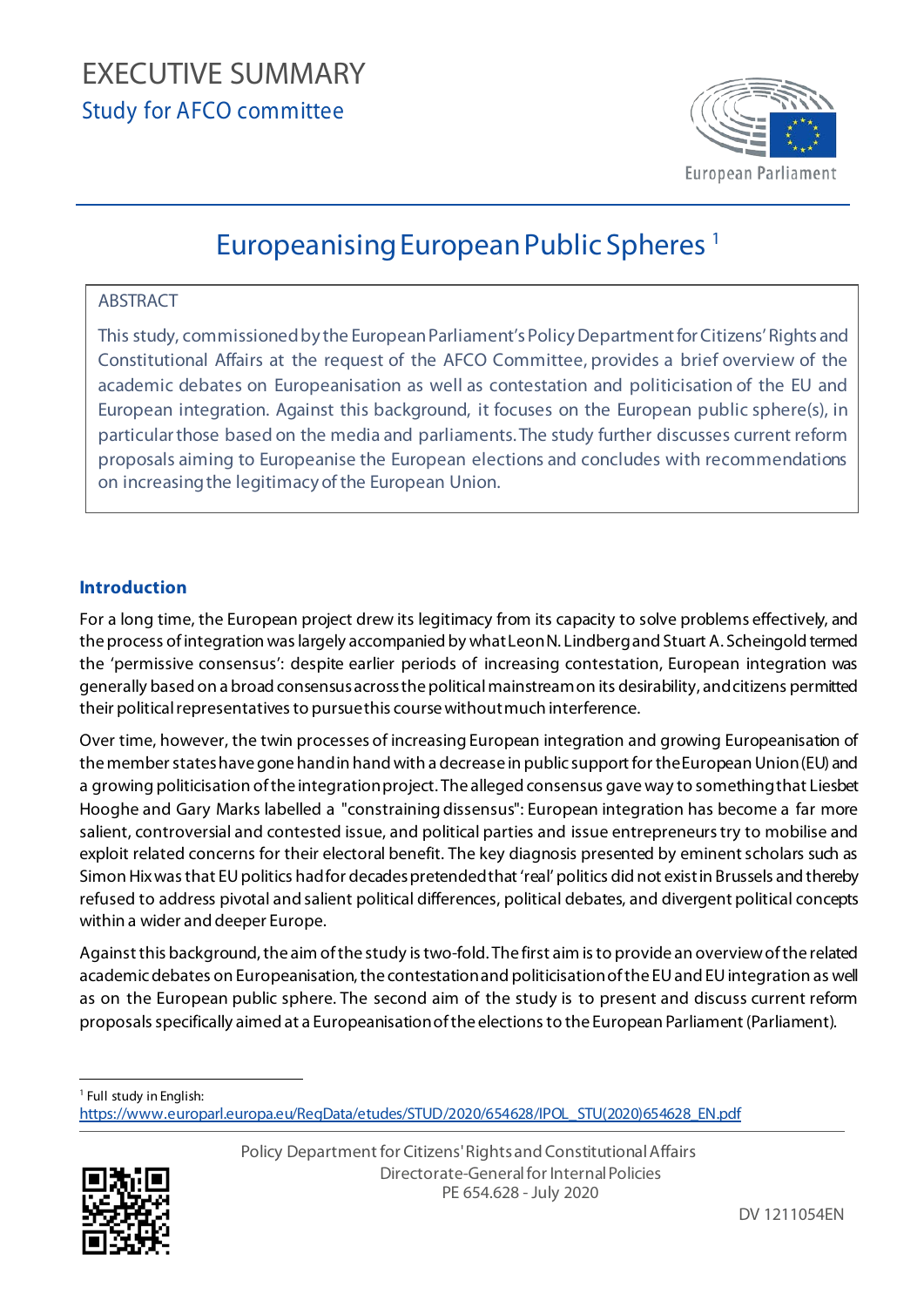#### **Europeanisation, Politicisation and Democratic Legitimacy**

Within political science, Europeanisation is most frequently conceptualised as a top-down or horizontal process through which EU rules and procedures, but also norms, ideas and routines impact domestic institutions and policies. A second, very broad, field deals with Europeanisation from a different perspective, namely with the question of how the EU and European integration affect political culture, citizens' identities and political attitudes in terms of opposition and support. Here, recent debates focus on two related issues, namely growing contestation and politicisation of the EU. Both are intimately connected with the topic of the European public sphere, which, in turn, directly touches upon questions regarding the Europeanisation of mass media or parliamentary communication.

Growing contestation and politicisation are certainly to some extent due to a growing sense of political alienation among EU citizens. This is at least partly based on difficulties in understanding, let alone participating in, remote decision-making at the EU level, and a feeling of helplessness vis-à-vis far-reaching political decisions that affect their daily lives but that they have little voice in or vote on. Citizens are (more or less) familiar with political parties, political competition and government formation at the domestic level(s), while EU decisionmaking processes are highly complex and difficult to understand, European political parties and groups in Parliament are mostly unknown, elections do not have a recognisable effect on government formation and familiar left-right politics appear displaced by technocratic decision-making. In other words, the EU lacks the familiar structures and institutions that provide input legitimacy.

For some commentators, politicisation has an inherently negative connotation, namely that the EU has failed to successfully isolate issues from public debate and contestation in order to achieve better policy outcomes. From this perspective, increasing politicisation of European integration constrains national leaders from agreeing on the compromises needed to solve urgent policy problemsfor fear of domestic backlash, especially as Eurosceptic parties and actors aim to mobilise national publics against the EU and further integration. Increasing successes of Eurosceptic parties, in turn, could lead to growing Euroscepticism within the EU institutions, hampering the EU decision-making process or, in the worst case, even threatening the EU itself.

Others, by contrast, welcome politicisation as a desirable development and have proposed a number of mechanisms aimed at injecting a healthy dose of politicisation by openly addressing political conflict in the EU and utilising ideological and political conflictsto increase the visibility, transparency, and legitimacy of policymaking at the EU level. Here, politicisation is supposed to insert elements of drama, and thus to increase public awareness and interest in EU politics with the aim of reinforcing the connection between the EU and its citizens.

#### **The European Public Sphere(s)**

Transparency, openness and politicisation are also intimately related to the notion of the European public sphere as an arena for EU-wide public discourse. The definition of and the functions ascribed to the public sphere differ according to the democratic theories they are based on, yet there is a basic consensus that it should, first, provide citizens with the necessary information to, second, enable them to scrutinise actions of political actors to hold them accountable, third, provide citizens and groups with the opportunity of discussing important political questions and making their voices heard by policy makers and, fourth, foster the development of a sense of belonging to a common (European) community.

Most commentators agree that a unified and truly European public sphere would require a common language, a shared identity and, most importantly, a common infrastructure, i.e. European media - and that neither of these vital elements are seen as fully present or likely to fully develop in the EU within the near future. As a result, the academic debate has turned to the notion of national, but Europeanised and connected, public spheres, and to national media and parliaments as two important arenas for public debate.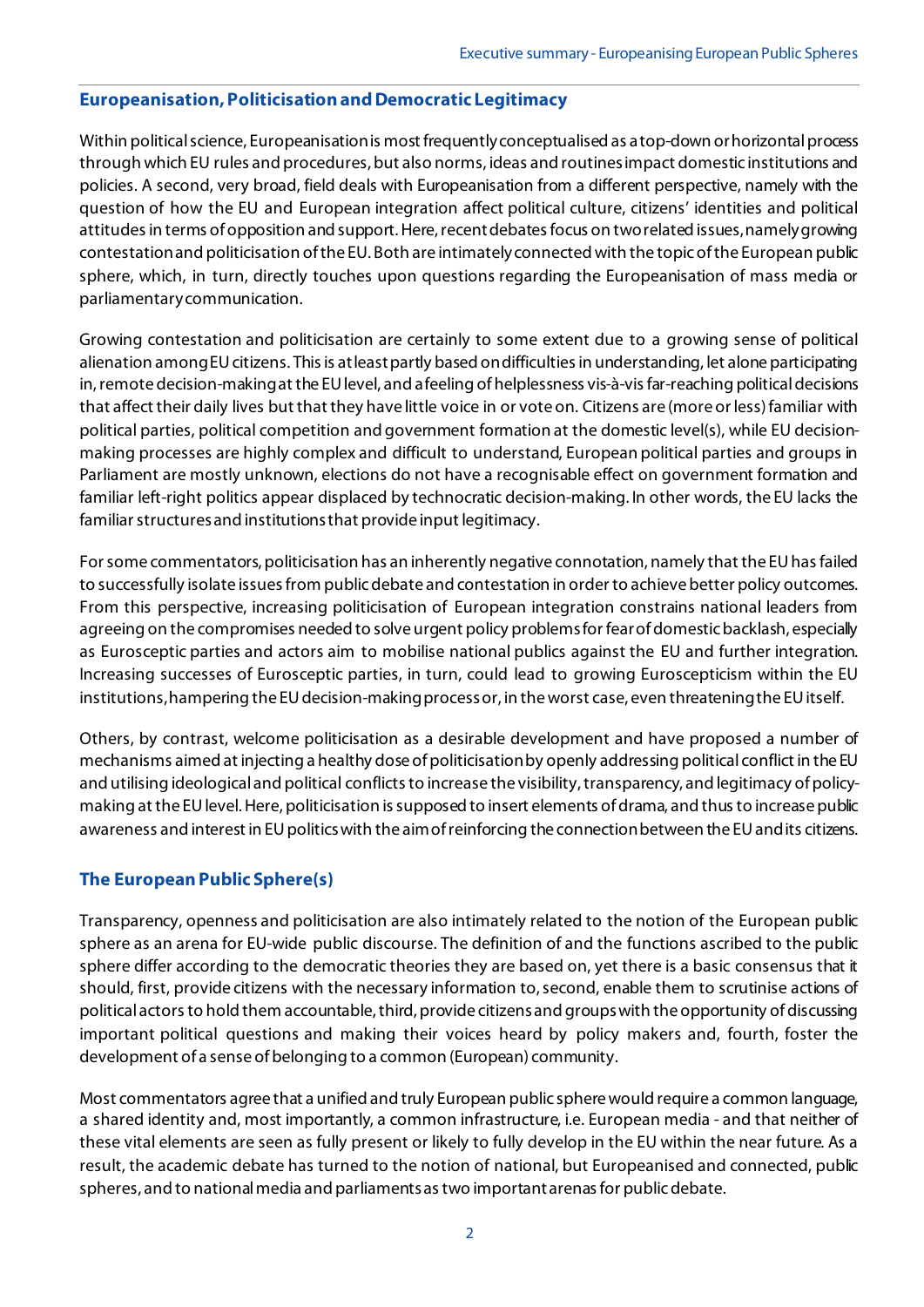With regard to the media the literature presents a mixed picture. While we have undoubtedly witnessed a remarkable growth in European and transnational media over the last three decades, they continue to attract mainly elite audiences, while the reach among the broader European public remains very modest. At the same time, we do observe a growing Europeanisation of the national media. Important EU issues or events get fairly broad coverage, both in terms of vertical and, albeit limited, horizontal Europeanisation. Yetthe specific media logic according to which 'the only good news are bad news' also often results in a focus on 'strategic reporting' and thus on personalised conflicts or battles between a small number of, mainly executive, political actors even by media with a more pro-European editorial line. One the one hand, this commercial logic that favours sensationalism, a personalisation of politics as well as an emphasis on national interests to make EU politics more salient for the readers, can foster a politicisation of EU politics. One the other hand, it also increases the risk of a 'spiral of Euroscepticism' driven by both the supply and demand of negative news about the EU.

Parliament as well as the national parliaments, in turn, often struggle to draw the attention of the media despite their increased efforts to communicate EU issues to their citizens. The media report regularly, albeit selectively, on plenary debates on EU issues but, overall, parliamentary actors tend to play a minor role in EU news compared to executive domestic or EU actors. Indeed, Parliament even has to compete with national parliaments for media attention, and often finds itself on the losing side. Recognisability seems to play an important role here. Outside of European elections, national parliaments' EU activities seem to be more relevant for the media than those of Parliament, not least because journalists still seem to find it difficult to cover a Parliament that is so different to the national parliaments their readers are familiar with.

## **Europeanisation of the European Elections?**

The Europeanisation of European elections has been analysed with two main approaches, the second-order election model and the EU issue voting model. Generally, comparative reviews of these models most frequently find that European elections are still somewhat 'second-order', while there is also evidence for some degree of EU issue voting. Focusing on the timeline from the first European elections in 1979 to the most recent iteration in 2019, the usual consensus is that European elections have gradually become more European. However, this development appears far from a common, linear trend. Essentially, as shown for the 2009 and 2014 elections, common crises which produce common (or at least similar) political problems and campaign issues appear to push for increasing Europeanisation. The lack thereof, as in 2019, often allows for a re-nationalisation of political campaigns (top-down) and of the determinants of vote choice (bottom-up).

Indeed, the 2019 European elections were, according to the campaign material collected by the European Election Monitoring Centre, overall characterised by a 'low-intensity campaign'; in a majority of the member states the campaign was barely perceptible. A common trend across Europe was the continued dominance of domestic over European issues. On average, around two thirds of the campaign content focused on distinctively national politics or blended domestic and European affairs; only around a fifth of the campaign appeals centred on Europe or purely European topics and perspectives. Moreover, even where EU issues were relevant for the campaign, they were very often formulated as a simple binary choice for or against (more) EU integration.

As our analysis shows, the proposals made by Parliament regarding the harmonisation of national electoral rules also had little impact, as most were not implemented by the member states for the 2019 elections. This is the case for most proposals that aim at a harmonisation of national electoral rules and organisation, but also for the proposals to increase the visibility of European political parties in the campaign. Very few member states followed Parliament's proposals to make the names and logos of European parties visible on national ballot papers. Equally, only a small fraction of the national parties made their affiliation to European political parties visible during the electoral campaign.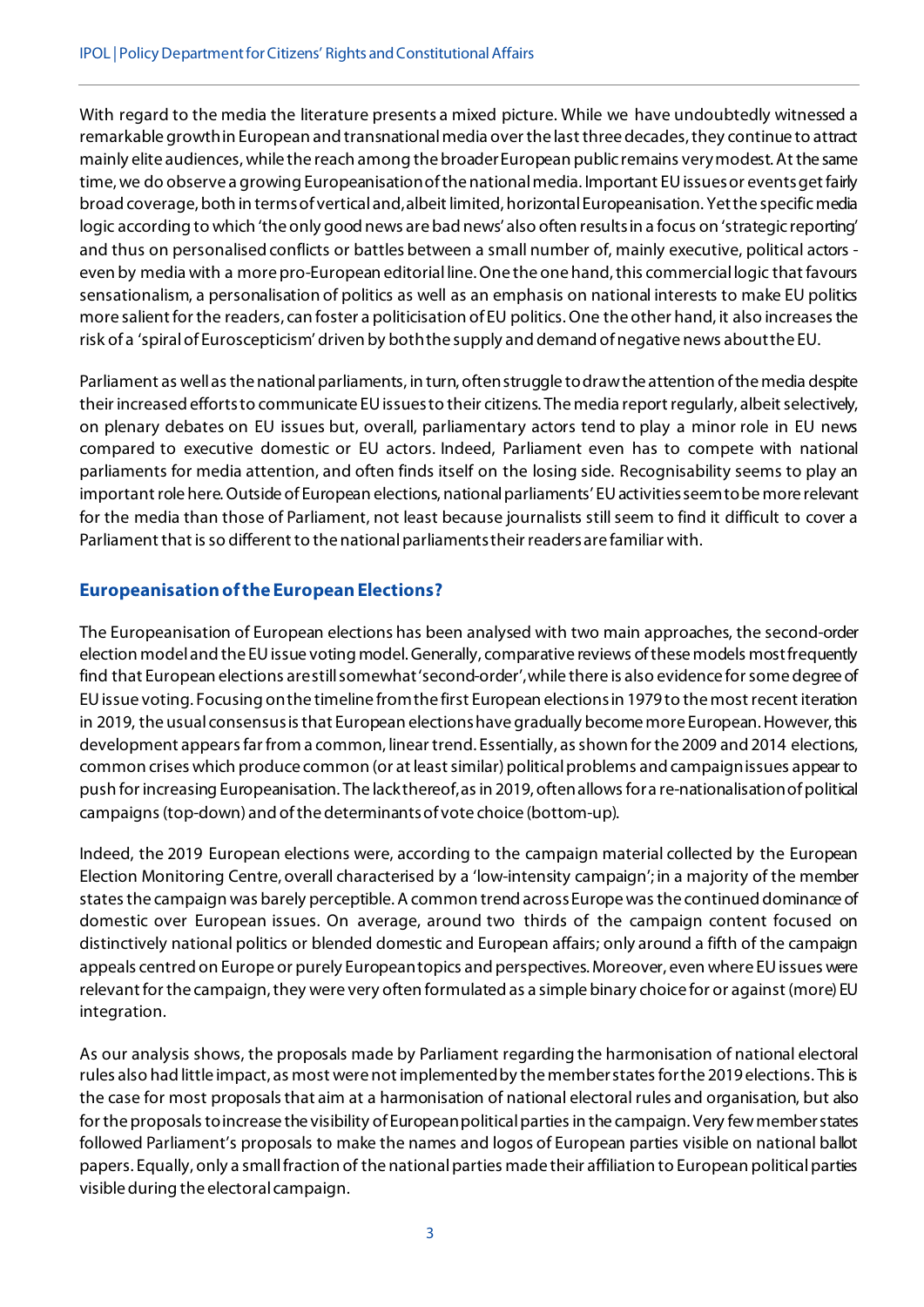#### **The** *Spitzenkandidaten* **Process and the Introduction of Transnational Lists**

Within the debates on how to increase the 'Europeanness' of European elections, and thereby the democratic legitimacy of the EU, two key proposals have gained most prominence, namely the so-called *Spitzenkandidaten* (lead candidate) model and the introduction of transnational lists.

The aim of the *Spitzenkandidaten* model was to engineer an open contest for the Commission Presidency. Publicly visible, rival candidates were considered to be suitable vehicles to better aggregate and present the political programs of the European parties, to focus political attention towards the levels of EUpolitics, and to inject a dose of politicisation into the election contests. The introduction of lead candidates also represented an attempt to strip EUpolitics of its bureaucratic, distant, and impersonal reputation, but instead to foster the links of European politicians with the European electorate(s) and to and to improve the perception of political accountability, competence, and leadership.

A key problem of the lead-candidate process, however, is its weak formal institutionalisation in the Treaty on European Union. The formal basis of the *Spitzenkandidaten* model remains rather opaque and only vaguely linksthe selection of the Commission President to the results of the preceding European elections. By merely stating the Council should 'take into account' the outcome of the elections, the lead-candidate process continues to be non-binding and open to strategic exploitation and manipulation.

With vague institutional 'rules' that were open to interference by self-interested actors, Parliament-led 'revolution' of 2014 was effectively terminated by a Council-led 'counter-revolution' in 2019. The European elections of 2014 were successful by installing the *Spitzenkandidat* nominated by the largest parliamentary group as the Commission President. After the 2019 elections, however, Parliament failed to clearly and unambiguously support and defend the lead-candidate processwith a clear majority, which ultimately enabled actors from the intergovernmental sphere to intervene and prevent the selection of EPP candidate Manfred Weber, but also of PES candidate Frans Timmermans. The casual abandonment of the *Spitzenkandidaten* process after the election likely frustrated integrationist voters and reinforced the view of Eurosceptics that the EU is an undemocratic system. The damage done will be difficult to recover from, and it is challenging to imagine how voters in future European elections could be motivated to believe in the lead-candidate model and how they could be convinced that their political preference and electoral choice do have a real impact on the selection of key personnel at the European level.

In more empirical terms, our study clearly shows the limited success of the lead-candidate process after its second iteration: its introduction did not boost electoral turnout, and the *Spitzenkandidaten*, who had little name recognition in larger segments of the European publics, failed to successfully communicate the European policies they stood for. Likewise, there is almost no empirical evidence that the lead-candidate process strengthened the electoral connection within the EU or brought about a general trend towards the Europeanisation of political communication, electoral campaigns, and political behaviour.

The European parties invested significant resources into advertising the lead-candidate system and promoting individual *Spitzenkandidaten*. Yet there is ample evidence that these efforts merely helped to connect with voter groups that were young, well-informed, and resolutely integrationist. So as to politicise European elections,the process was most effective among those votersthat were alreadyinvolved and politically aware but failed to impact those strata of the European publics which were alienated from EU politics.

In summary, the idea of the lead-candidate system was celebrated as a meaningful step so as to not only dramatise, politicise and Europeanise the election of the Parliament, but alsoto directly tie the selection of the Commission top executive to a Europe-wide popular vote. While the empirical reality, by contrast, has been sobering, it also needs to be kept in mind that it takes time for the effects of institutional reforms to materialise, especially if they aim at changing behaviour. Yet to be successful, further iterations of the Spitzenkandidaten process would require at the very least unified, cross-party support in Parliament for the procedure and the outcome, and ideally an institutional formalisation in the Treaty.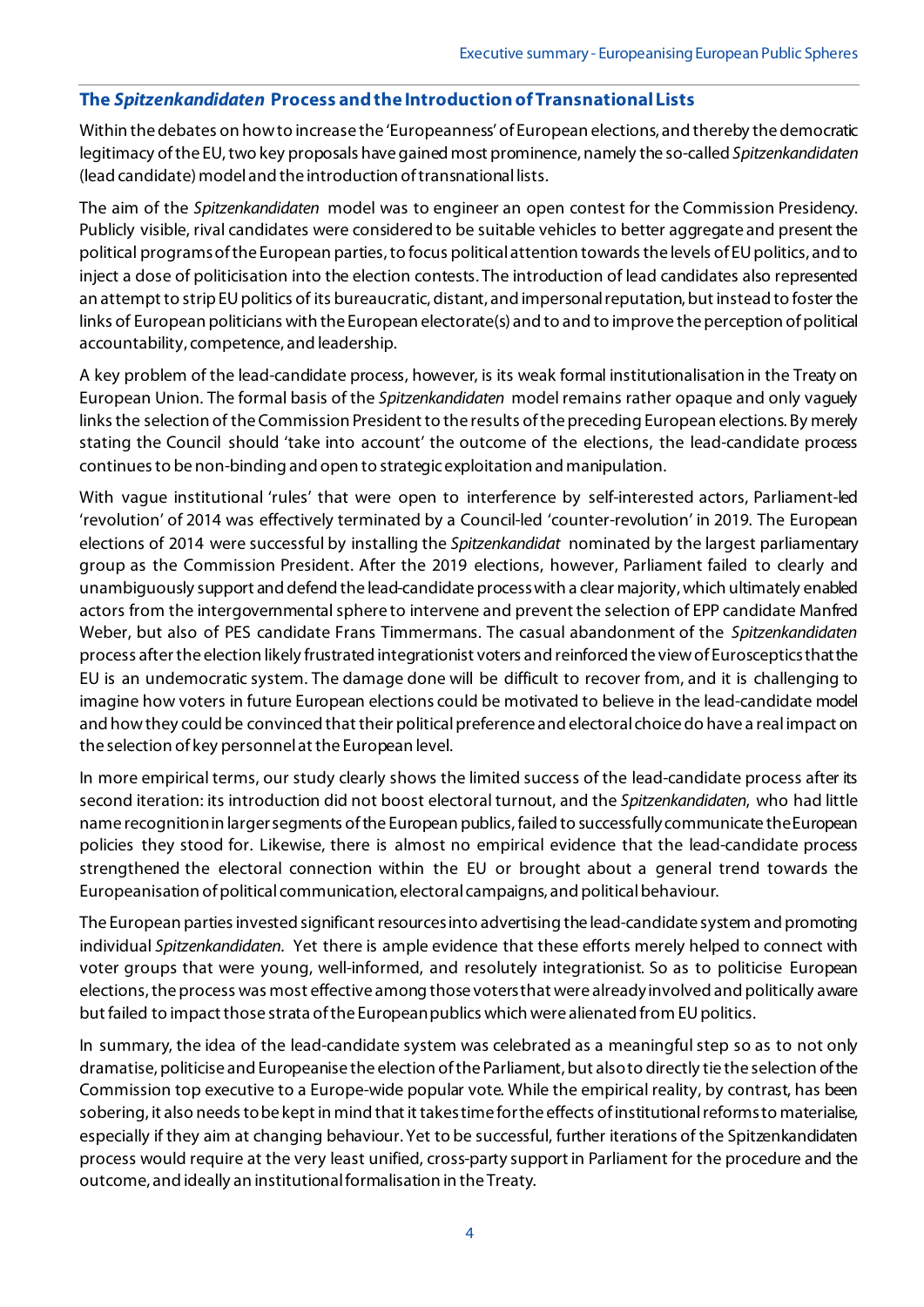The common label 'transnational lists', in turn,refers to numerous vague ideas and specific proposals that aim to construct an additional constituency featuring lists of candidates selected not by national, but by transnational actors. What different proposals have in common is that they see the introduction of transnational lists as a further and crucial stepping-stone in the endeavours to turn European elections from second- into first-order contests. On the voter side, the provision of a pool of transnational candidates is expected to focus voter attention upon a diverse group of transnational candidates, the specific policies they stand for, and the European political parties that have fielded them. On the party side, the introduction of transnational lists aims at strengthening the European parties vis-à-vis the national parties, enabling them to formulate coherent positions and to effectively side-line currently dominant national aspects of campaigning, candidate selection, and vote choice.

The most prominent proposal has been put forward by the 'Duff report', named after the British MEP, Liberal Democrat, and federalist Andrew Duff. It suggested that 'each elector would be enabled to cast one vote for the EU-wide list in addition to their vote for the national or regional list'. Supporters of this proposal attempted to use the British withdrawal from the EUby constructing a transnational constituency based on a share of the seats previously held by British MEPs. Although the initiative suggested a very limited pool of only 27 transnationally elected MEPs, it did not win majority support in Parliament.

So far, we therefore do not have similar experiences to draw on regarding the introduction of transnational lists. In our view, however, most related reform proposals are too limited in scope. In light of the continued second-order nature of European elections, we are sceptical whether voters, who frequently fail to notice or to recall the lead candidates and the policies they are supposed to stand for, would be able to connect with a small pool of transnationally fielded candidates. Moreover, limited measures would introduce additional complexity without sufficient benefits, likely further alienate some voter segments, and reinforce the reputation of the EU as an enormously complicated and unnecessary complex political system. A very small pool of candidates might even prove counterproductive, because it makes Parliament vulnerable to accusations of violating the character of a genuine, representative parliament, of creating different groups of representatives within a patchwork institution that lacks clear-cut features of a representative body, and of, to put it bluntly, symbolic politics and window-dressing. To achieve some impact at all on voter information and to foster electoral linkages among voters and their representatives, we believe that any promising reform proposal would need to establish a much more sizeable pool of transnational candidates which covers, ideally, at least half of all MEPs.

#### **Recommendations (Selection)**

We strongly recommend focusing on institutional reform proposals which result in a simpler institutional setup of the EU's political system.

Despite the limited success for far, we do believe that the Spitzenkandidaten system – in some form – is worth saving. Yet it can no longer be at the disposal of the political actors involved but must be based on a legal and binding formalisation of the process through which the selection of the Commission President is linked to the election result in Parliament. One option would be a constitutional provision that the lead candidate of the largest politicalgroup of Parliament will, quasi automatically, be appointed Commission President. The other, in our view better, option would be for Parliament to elect the Commission President out of the pool of lead candidates.

We also support the introduction of transnational lists for a sizable transnational constituency covering at least half of the MEPs as a means of Europeanising the European elections. It must be ensured, however, that a transnational constituency does not provide incentives for the European political parties to focus their campaigns predominantly, let alone solely, on a few member states with the largest number of voters, which would be fatal for the legitimacy of Parliament. One option here would be to base the transnational constituency on a single EU-wide district, but to field separate transnational lists in each of the member states